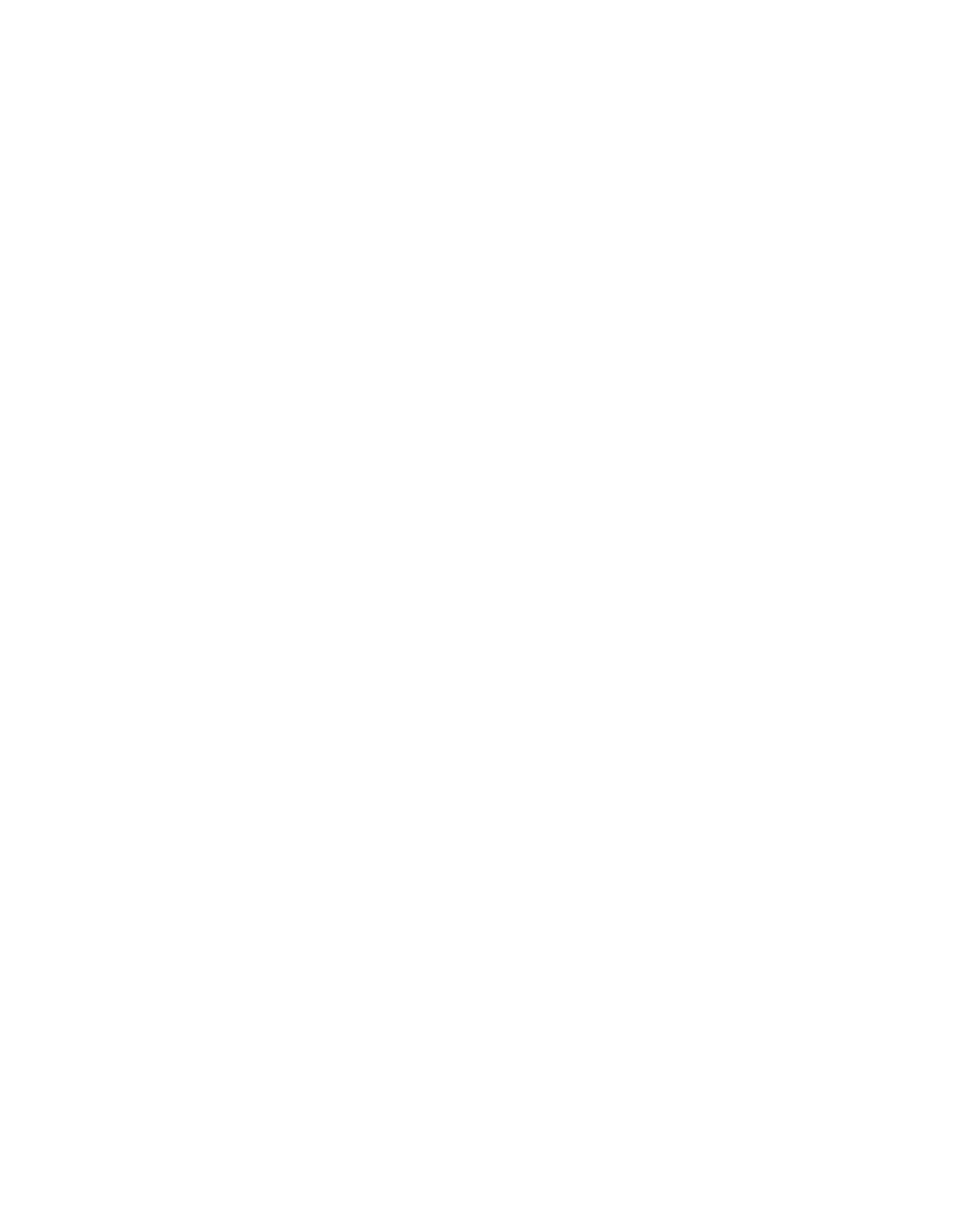## Why Plan?

Strategic planning is an important tool to help set clear goals for an organization and a road map on how to achieve those goals. Through the process, the board will have a better understanding of your organization's strengths and weaknesses. The outcome is intended to be a plan of work the organization can focus on over the next three to five years and a pathway for moving forward. It will be important for the board to periodically review the document and to update as needed to address new issues and opportunities that may arise.

### Main Street Mosier

Main Street Mosier was formed by a group of concerned community members in 2008. Our purpose is to oversee the rejuvenation of Mosier's historic core—the heart of our community. We are part of the Oregon Main Street Network and use the nationally recognized Main Street Approach™ as a basis of our revitalization effort. This is a practical and comprehensive model capitalizing on downtown's unique assets. The Main Street Program™ was implemented nationally in 1980 to revitalize downtowns across America that had fallen into decline. The interstate system and the creation of shopping malls had an adverse effect on downtowns as travelers bypassed communities, and shoppers found it more convenient to head to the mall. Thanks to the Main Street Program, downtowns across America are springing back to life, and our community is one of them.

Main Street Mosier has a board of directors and is focused on activities based on the Main Street Four Point Approach™:

| Organization:             | Building a Main Street™ framework that supports successful revitalization efforts by<br>ensuring adequate people and financial resources are available to implement<br>projects and activities.                                                                                          |
|---------------------------|------------------------------------------------------------------------------------------------------------------------------------------------------------------------------------------------------------------------------------------------------------------------------------------|
| <b>Economic Vitality:</b> | Involves analyzing current market forces to develop long term solutions. Recruiting<br>new businesses, creatively converting underused space for new uses, and<br>sharpening the competitiveness of Main Street's traditional merchants are examples<br>of economic vitality activities. |
| Design:                   | Enhances the attractiveness of the civic core. Historic building rehabilitation, street<br>and alley clean-up, colorful banners, landscaping, and lighting all improve the<br>physical image of the downtown as a quality place to shop, work, walk, invest in,<br>and live.             |
| <b>Promotion:</b>         | Creates excitement in the city core. Street festivals, parades, retail events, and<br>image development activities are some of the ways Main Street encourages<br>customer traffic.                                                                                                      |

We partner with a number of community organizations to achieve our mission. Some of our key partners are:

- City of Mosier
- Local Businesses
- Mosier School
- **Gorge Grown** 
	- o Mosier Farmers' Market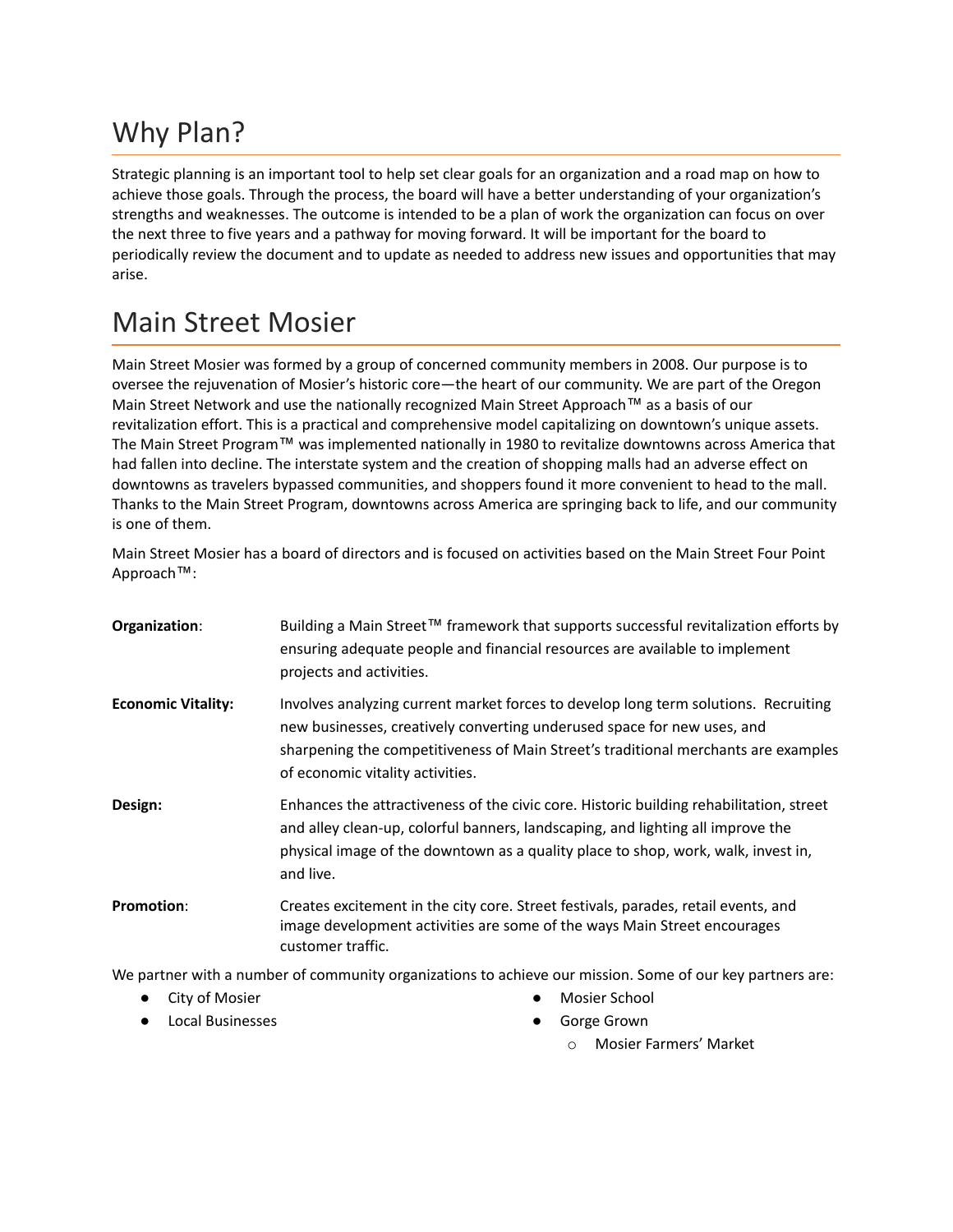## Strategic Direction

This plan is intended to provide strategic direction for board and volunteers of Main Street Mosier over the next three to five years. It is developed using a system of support mechanisms asking, "What do we want to do?" then developing the tiers of the Plan that build upon objectives and activities to achieve our mission and vision. The Plan is intended to be a guiding document and not a detailed work plan. While this document includes some of the activities either on the committees' plans or ideas that have been considered, this isn't all-inclusive or final. Specific work plans must be developed for each activity the committees will undertake to meet goals and objectives. The Board, committees, and future staff will have recommendations for achieving the goals but also have the flexibility to determine ways to best attain the goals. Elements of the Plan include:

| Vision:     | How we want the downtown to look, feel, and function in 10 years.       |
|-------------|-------------------------------------------------------------------------|
| Mission:    | Why our organization exists and what we do.                             |
| Goals:      | Ways to follow our mission that move us closer to achieving our vision. |
| Objectives: | Ways to achieve goals.                                                  |
| Activities: | Specific programs or projects that achieve objectives.                  |
| Outcomes:   | Target measures to demonstrate progress in achieving our goals.         |

#### Our 2031 Vision – Where we want to be in 10 years

Provide inspired leadership that encourages engagement. Surrounded by natural beauty and outdoor recreational opportunities, Downtown Mosier is a gem that exudes small town friendliness with charming buildings and welcoming storefronts. Homegrown entrepreneurs serve local community needs as well as support compatible tourism. Inviting green spaces and outstanding views encourage people to linger and absorb the spirit of the community. Our work makes a difference in the lives of those who experience the community and value all the area has to offer. Through Main Street Mosier, neighbors and business owners are connected, supportive, and focused on impactful projects and activities.

#### Main Street Mosier's Mission:

To improve the quality of life in Mosier through community development, sustainable business, and historical preservation.

#### Strategic Plan Goals, Objectives, and Activities to Meet Mission and Achieve Vision:

**Organization/Outreach Goal**: Encourage investment of time, skills, and resources in Main Street Mosier by communicating the importance of an inclusive community-led effort to honor and enhance the character of Mosier.

#### **Organization/Outreach Objectives**:

- 1. Strengthen the organizational structure. Priority Activities:
	- Updated bylaws.
	- Explore staffing opportunities (Part-time)
	- Encourage participation in training opportunities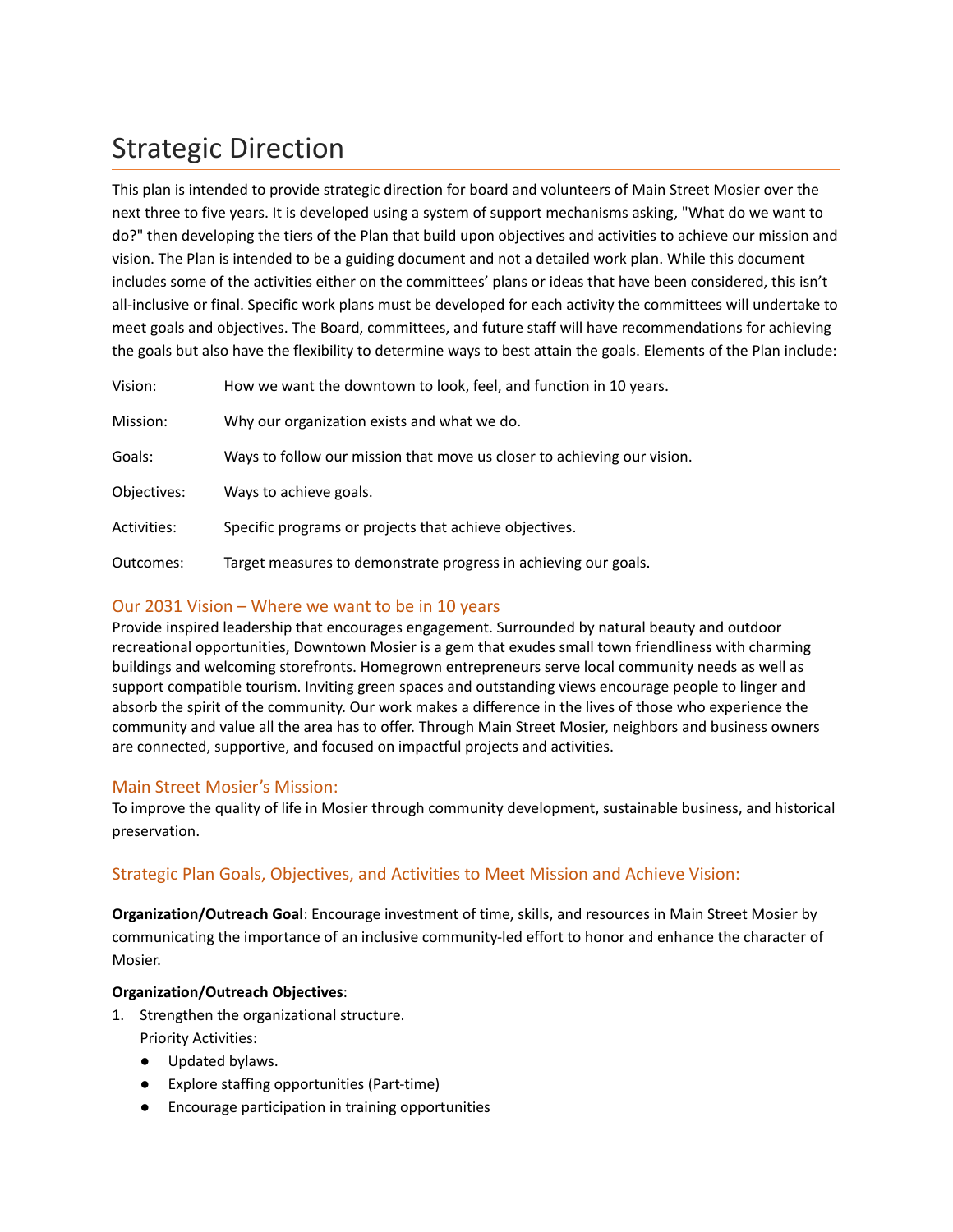- Expand board representation.
- Recruit treasurer
- 2. Develop a sustainable funding plan.

Priority Activities:

- "investor" or membership campaign
- Grant opportunities
- Local government support
- Fundraisers: Logo on swag
- 3. Engage all members of the community in some aspect of Main Street Mosier's efforts to build community leadership in a welcoming and fun spirit.

Priority Activities:

- Partnership development (e.g., city, ODOT, schools, and other organizations)
- Make sure to incorporate images of all demographics (age, income levels, race, ethnicity) in printed and online material

**Promotion Goal**: Create opportunities to celebrate Mosier as the embodiment of small-town charm, agricultural heritage, and outdoor recreation.

#### **Promotion Objectives**:

- 1. Continue and expand community-oriented events. Priority Activities:
	- Mosier Fest (may need to think outside box)
	- Winter Fest

Partner Activities:

- Farmers' Market MSM helps promote
- 2. Connect locals and visitors with area amenities.
	- Priority Activities:
		- Brochure/map to promote wineries, cider, fruit picking, recreational opportunities
		- Promote website & logo/visitor's guide
		- Green chair photo contest

Long Term Potential Activity:

● Bike tours that start/end in downtown Mosier and feature key landmarks like farms

**Economic Vitality Goal**: Support local entrepreneurs through grant sourcing and funding to encourage organic, community focused business development.

#### **Economic Vitality Objectives/Activities**:

- 1. Explore opportunities for community aid.
	- Priority Activity:
	- Community Needs Fund
	- Long Term Potential Activity:
	- Co-op use (local artist co-op and gallery space)
- 2. Develop business support network.

Priority Activity:

- Talk to businesses to see what their needs are and best way to connect with each other (e.g., closed FB group, email, text, weekly meeting, etc.) – what ways MSM can support
- 3. Identify new in-fill potential to create live/work space for emerging entrepreneurs.